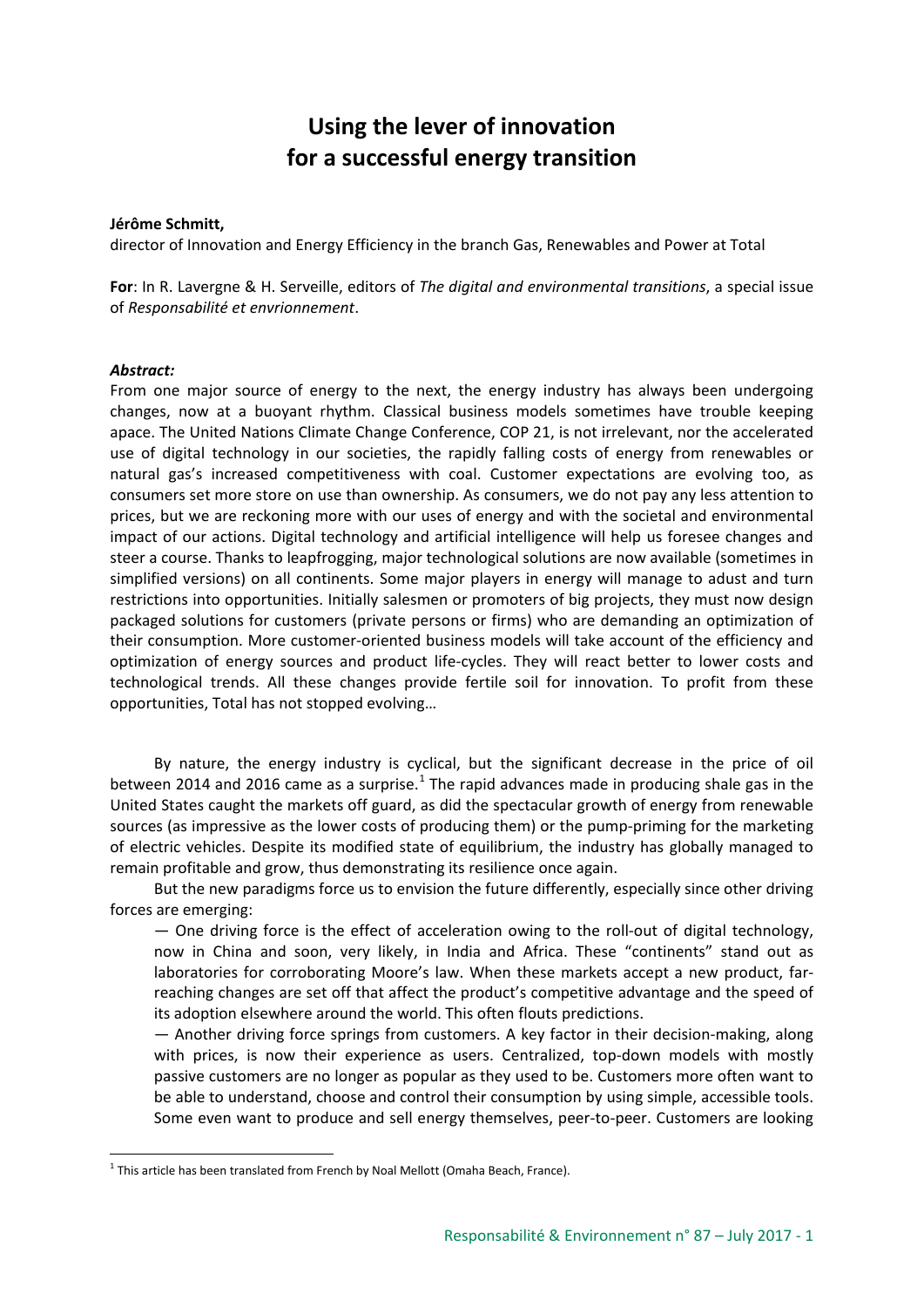for security, comfort and, too, responsible solutions. Energy is gradually becoming part of a broadly packaged offer. Designing these increasingly complicated, integrated offers is a source of differentiation and value creation.

In most industries, value navigates from the start to the end of the production process, or viceversa. In energy, value creation has moved downstream, much closer to customers. It is, therefore, not surprising to observe a proliferation of innovations in business and technology that start from demand and cross over to the supply side. Let me cite as example the transmission and distribution of electricity. Given the rapid growth of production from decentralized renewables, the "last-mile" grid manager is becoming a manager of production capacities. Loading electric vehicle batteries is also going to shift the question of optimization downstream in the chain. These new conditions in activities that used to be top-heavy and centralized are opening potential sources of value creation.

Designing new packaged offers and making innovations closer to customers imply being able to anticipate consumer needs and customize our responses to them. Rapid advances in digital technology and decreasing costs (in particular of digital devices and applications for measuring consumption and for remote control) now allow for new business cases, most of them profitable. They also enable new players — different, agile, often closer to software development than to energy — to capture a major part of the value chain by collecting, controlling and processing data. Customers help design these new offers through the information they provide. Managing or processing this information — the data of all sorts that are often more than data merely on consumption — sometimes yields more value than the services sold to customers.

Among the levers useful for successfully coping with this new situation, three stand out:

— change our approach, which used to be oriented upstream in the chain of value toward products, by reorienting it downstream toward solutions;

— have a positive approach for taking up tomorrow's challenges in our activities and business offers; and

— resolutely design innovations as close as possible to customers.

Total has been working on all these fronts for several years now. The signature and ratification of the Paris Climate Agreement has provided an opportunity for drawing attention to this work.

Although the International Energy Agency's goal to limit global warming to 2°C at most leaves much room for fossil fuels during the coming decades, the incorporation of climate-related issues in Total's long-term strategy has come naturally. Breaking with coal, preferring petroleum projects with a low break-even point (since not all of them will be developed), stepping up the place of natural gas in our holdings, increasing our leadership in renewables and low-carbon businesses in general… these decisions have all seemed self-evident.

Total's executive committee has set a clear goal for the Group: to become the "Major of responsible energy". It thus decided in 2016 to set up, alongside the Group's traditional activities (exploration-production, refining-chemistry, marketing & services), the segment "gas renewables and power" (henceforth, GRP). This segment covers historical business activities in natural gas and electricity and a more recent business, renewables. Renewables are well anchored in the Group via Total Solar, SunPower and Saft (for energy storage). GRP also has the ambition of preparing the Group for new low-carbon activities. At the top of this list of activities is energy efficiency, one of the three principal means, closely related to using digital technology, for limiting global warming to 2°C. Projects in the pipeline at GRP have to do with capturing, stocking and using  $CO<sub>2</sub>$  (or potentially hydrogen), and with "distributed" energy, a field where our capacity for innovation will prove decisive.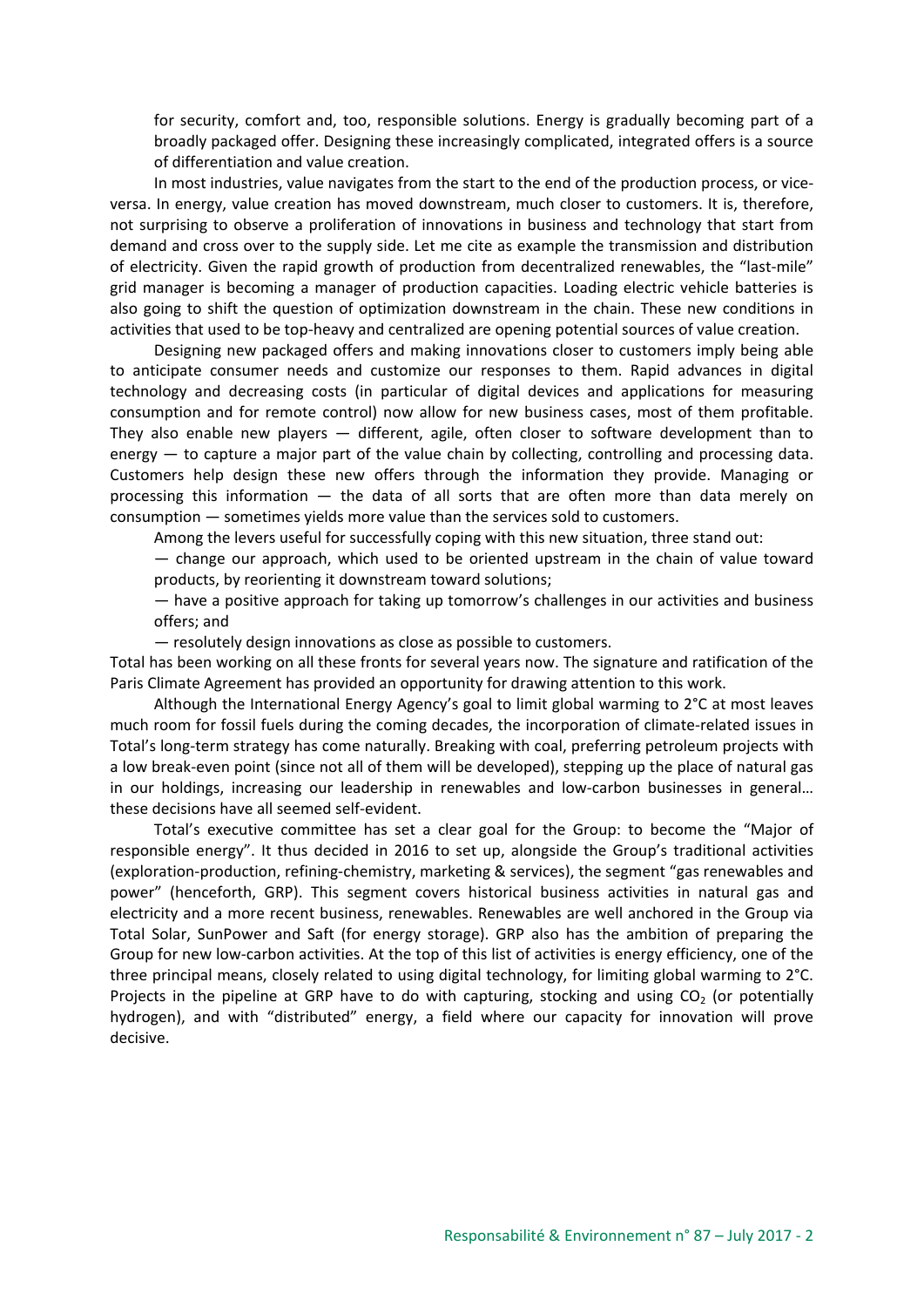**FIVE ARRANGEMENTS**, each built on innovations, are serving this ambition to move toward lowcarbon activities. The synergy between them is noteworthy.

● The **FIRST** ensues from Total Group's decision to stake out a position in energy efficiency. A key axis for development during the next twenty years is to help customers optimize their energy consumption and reduce their greenhouse gas emissions, and to assist them in choosing among the best energy sources. This represents a significant opportunity. The service market in energy efficiency is growing by 8%-10% per year — a substantial rate for a market estimated at several hundreds of billions of dollars. At present, Total is but one among other players on this market, where several other firms are busy (in energy, in the maintenance, distribution and construction of equipment and in software or telecommunications). For Total however, major issues have been clarified thanks to BHC Energy (in France) and Tenag (in Germany).

In energy as in other branches of the economy, customer expectations are turning more toward the provision of services over time and away from a one-shot purchase of a product. Customers are more often asking for packaged solutions that include financing, storage, information technology, hardware, monitoring, remote control, the pick of the best energy sources, etc.

Total has decided to be a player on this market and make offers to its customers for using energy responsibly. This means promoting "hybrid" solutions that lessen the environmental footprint and optimizing how energy is put to use on the customer's premises by controlling consumption and shifting the energy mix toward renewables. To stand out from other players, we will rely on: our thorough understanding of the issues, the worldwide scale of our activities, our access to energy markets, our capacity for impartially making the best pick of both energy sources and equipment, and our ability to find, stimulate and finance the best innovations.

● The **SECOND** arrangement at the service of our low-carbon goal is to develop new activities so that our customers, businesses as well as individuals, can capture, stock or use  $CO<sub>2</sub>$  or trade emission permits. This will take on full meaning once we have helped them reduce their consumption and greenhouse gas emissions thanks to the first arrangement (energy efficiency). We will then be able to help them optimize their energy mix by providing the best pick of energy sources, whether of natural gas, renewables or hybrid solutions. We are staking out a leading position for proposing large-scale commercial programs. The Group's intensive commitment to R&D should represent nearly 10% of its ordinary budget in the coming years.

● The **THIRD** arrangement fits in with the first two: it involves Total Energy Ventures (TEV), one of the most active corporate ventures in the energy sector. TEV selectively invests in the start-ups that hold the most promise for Total Group. We have already invested more than \$160 million in approximately thirty start-ups working on energy efficiency and management: storage, access, the recycling of  $CO<sub>2</sub>$ , etc.

TEV's role is to make profit-earning investments, of course, but also to explore, map and understand the ecosystem of start-ups, to share this knowledge with all innovators in the Group and to stimulate in-house emulation. At the start of 2017, TEV received the Cleantech Group's award of corporate investor of the year, evidence of the quality of its holdings. TEV has invested in start-ups considered to be on the cutting edge of the optimization of consumption and the management of flexibility. These start-ups open the eyes and minds of our own work teams. TEV has also acted via independent investment funds to gain a hold on activities on the Total Group's borderline, activities farther removed in space or time or laden with risks too complicated or uncertain for a single party to bear. A noteworthy example is the Oil and Gas Climate Initiative (OGCI), an investment fund grouping ten of the planet's biggest players in natural gas and petroleum, who have pledged to respond together to climate-related issues. Total is a founding member of this organization. Endowed with one billion dollars, OGCI intends to invest over a ten-year period in technology for capturing, storing and using  $CO<sub>2</sub>$ , for reducing methane emissions, and for improving energy efficiency. Set up at the end of 2016, the OGCI is on the point of making its first investments, which will provide definite evidence of our orientation.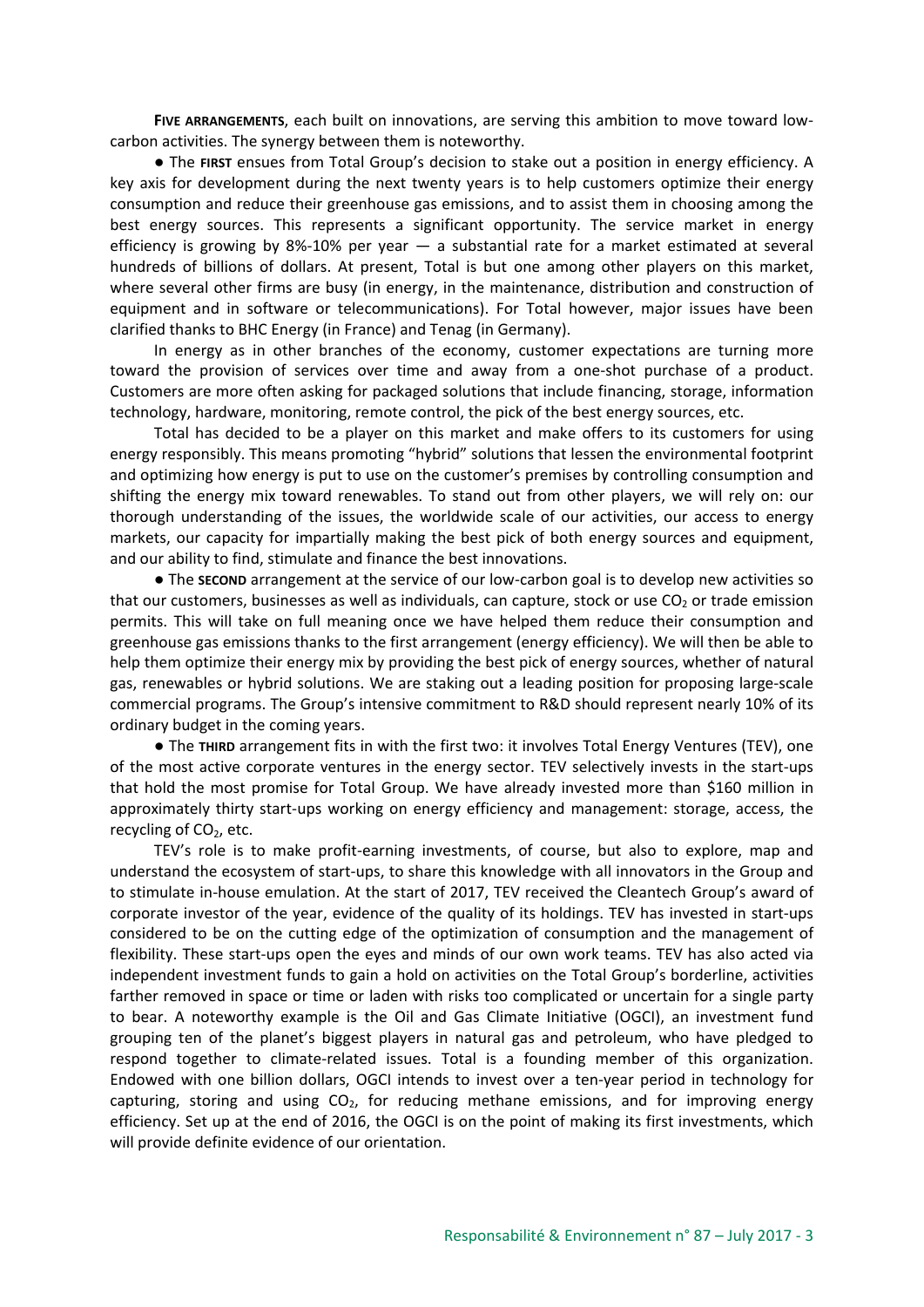● The **FOURTH** arrangement requires thinking in different terms: frugal, local innovations in activities related to the access to energy. This fourth, small and agile, choice might come as a surprise when juxtaposed with the preceding three; but it is coherent with them. In 2010, Total designed an offer for selecting, fostering and commercializing solar solutions for individuals — the billion people in the world, mainly Africa, without access to electricity. By mid-2017, we had already sold in 35 countries more than two million products for mobile telephones (lighting or battery chargers) and for basic uses that have improved the everyday lives of more than ten million people. The objective for 2020 is to reach out to 25 million Africans by offering them ever more powerful, operational solutions.

An "innovation business" has arisen around Total's historical objective of delivering clean energy to as many people as possible. Why? Because in energy (as successfully happened in telephony and banking services), Africa might accomplish the feat of leapfrogging toward a massive, profitable adoption (perhaps faster than some OECD countries) of tomorrow's technology and business models. This might happen in (decentralized) solar energy and the use and storage of energy on a large scale by individuals. Decentralization in the energy sector should, paradoxically, proceed faster and farther owing to a concourse of several factors: rapid urbanization; strong population growth; the rise of the middle classes; the difficulty of financing, developing and maintaining a centralized infrastructure for producing and transporting energy on a large scale in Africa; and, not to forget, the lack of solid regulations. The widespread adoption of digital technology (in particular, the possibility of making payments via mobile telephones) has already lifted obstacles to the monitoring of consumption data, the performance and remote maintenance of electronic devices, the security of payments and the optimization of customer relations.

Some of Africa's weaknesses might ultimately be factors that accelerate innovation and progress while creating profitable business opportunities, which could then be deployed on a large scale. Two conditions have been met for Africa to, once again, astonish us. First of all, frugal solutions might emerge that, simple but necessarily robust, are sources of business opportunities for agile entrepreneurs. Secondly, Africa is fascinating as a seedbed for startups and as a vantage point for observing changes of scale in business activities.

● The **FIFTH** arrangement involves stimulating innovation inside Total Group. At the first Innovathon organized in-house in 2017, fifty projects were proposed for improving the customer experience. Five of them were selected by a jury and a vote of 1300 employees. More work was put into them during a 48-hour period with the help of coaches, who brought a methodology and advice for making prototypes and business plans. A jury, whose members (not all of them Total employees) then selected the best two projects for mentoring: the one by our in-house incubator and the other by a partner, Techstars, an "accelerator" that provides mentoring and seed funding. The aim is to boost the spirit of innovation inside Total Group and invent new offers, closer to customers (a critical issue).

These five arrangements converge to an astonishing degree. Our activities tomorrow might make a pronounced turn toward a circular economy. Business relations will be designed around a full offer of services. They will be ever more turned toward (and interconnected with) customers who are ever less passive. We will be accompanying customers from their expectations to the optimization of their demands for minimizing, using and managing the wastes produced  $(CO<sub>2</sub>)$ , heat, etc.) or for trading emission permits. This calls for selecting, monitoring, controlling and sharing the customer's energy sources and the associated means.

The first step  $-$  essential to success  $-$  is to be aware of the changes to be made and take them into account, to modify our organization by placing ourselves in marching order, and to persuade ourselves that our ability to change will come from the clarity and strength of our longterm ambitions and from their coherence with what society expects of us.